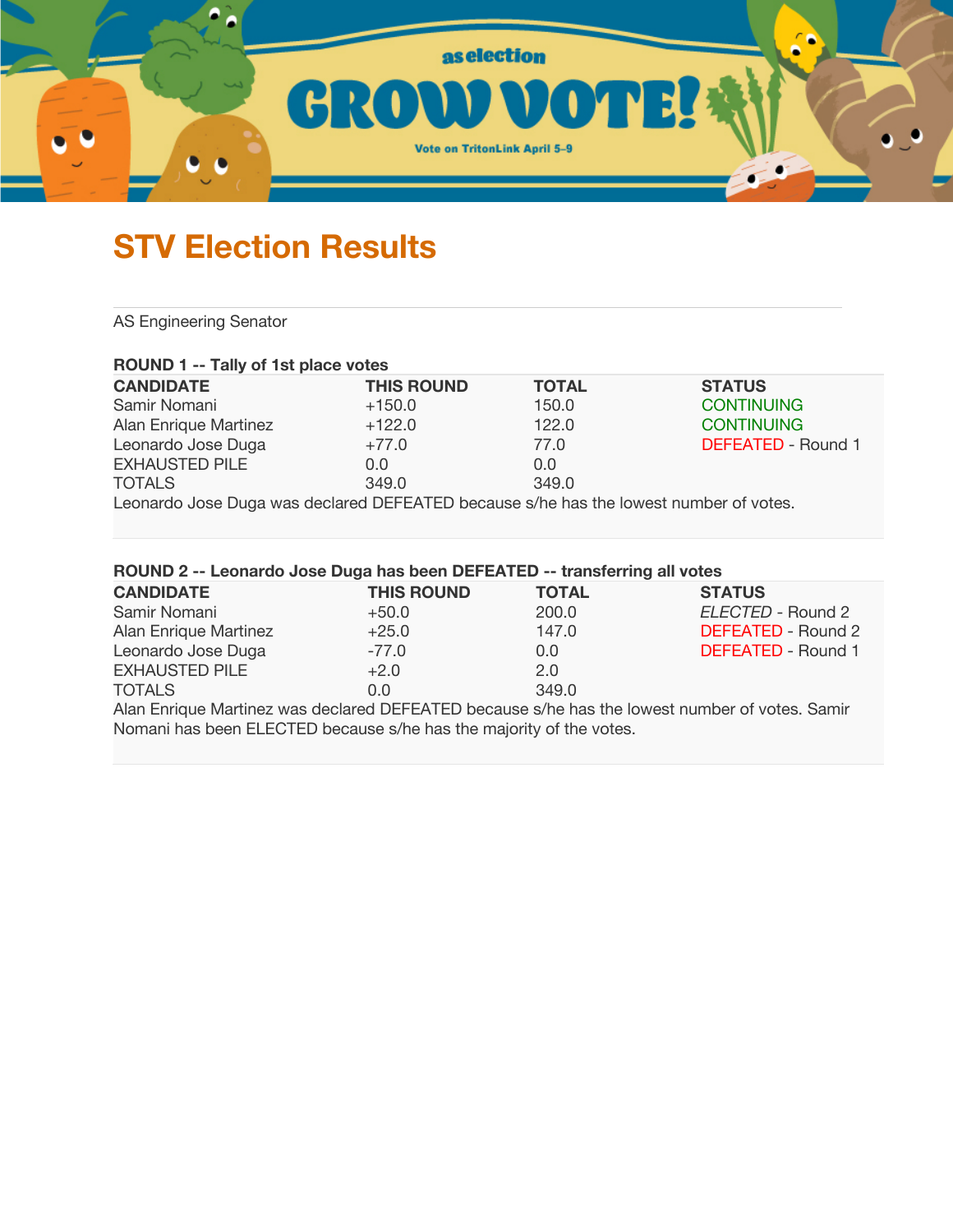

AS Out-of-State Senator

| ROUND 1 -- Tally of 1st place votes                                            |                   |              |                    |  |  |
|--------------------------------------------------------------------------------|-------------------|--------------|--------------------|--|--|
| <b>CANDIDATE</b>                                                               | <b>THIS ROUND</b> | <b>TOTAL</b> | <b>STATUS</b>      |  |  |
| Nikki Saito                                                                    | $+726.0$          | 726.0        | <b>CONTINUING</b>  |  |  |
| Ella McLaren                                                                   | $+601.0$          | 601.0        | <b>CONTINUING</b>  |  |  |
| <b>JAEJUNE LEE</b>                                                             | $+472.0$          | 472.0        | DEFEATED - Round 1 |  |  |
| <b>EXHAUSTED PILE</b>                                                          | 0.0               | 0.0          |                    |  |  |
| <b>TOTALS</b>                                                                  | 1799.0            | 1799.0       |                    |  |  |
| JAEJUNE LEE was declared DEFEATED because s/he has the lowest number of votes. |                   |              |                    |  |  |
|                                                                                |                   |              |                    |  |  |
|                                                                                |                   |              |                    |  |  |

### **ROUND 2 -- JAEJUNE LEE has been DEFEATED -- transferring all votes**

| <b>CANDIDATE</b>                                                                                | <b>THIS ROUND</b> | <b>TOTAL</b> | <b>STATUS</b>             |  |  |
|-------------------------------------------------------------------------------------------------|-------------------|--------------|---------------------------|--|--|
| Nikki Saito                                                                                     | $+307.0$          | 1033.0       | ELECTED - Round 2         |  |  |
| Ella McLaren                                                                                    | $+141.0$          | 742.0        | <b>DEFEATED - Round 2</b> |  |  |
| <b>JAEJUNE LEE</b>                                                                              | $-472.0$          | 0.0          | DEFEATED - Round 1        |  |  |
| <b>EXHAUSTED PILE</b>                                                                           | $+24.0$           | 24.0         |                           |  |  |
| <b>TOTALS</b>                                                                                   | 0.0               | 1799.0       |                           |  |  |
| Ella McLaren was declared DEFEATED because s/he has the lowest number of votes. Nikki Saito has |                   |              |                           |  |  |
| been ELECTED because s/he has the majority of the votes.                                        |                   |              |                           |  |  |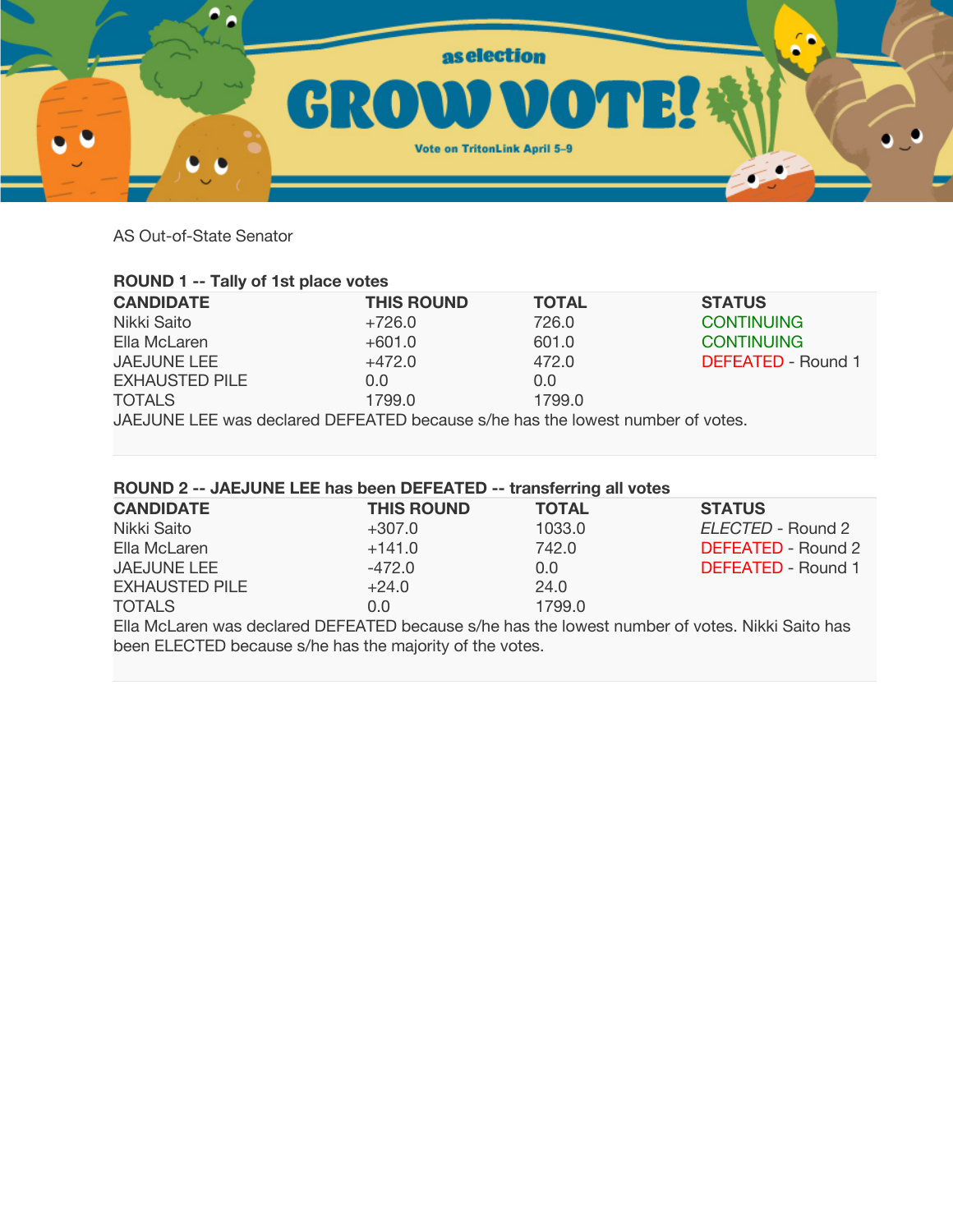

AS Off-campus Senator (2)

| ROUND 1 -- Tally of 1st place votes                                                  |                   |              |                   |  |  |
|--------------------------------------------------------------------------------------|-------------------|--------------|-------------------|--|--|
| <b>CANDIDATE</b>                                                                     | <b>THIS ROUND</b> | <b>TOTAL</b> | <b>STATUS</b>     |  |  |
| David Michael Hernandez                                                              | $+901.0$          | 901.0        | ELECTED - Round 1 |  |  |
| Thomas Le                                                                            | $+555.0$          | 555.0        | <b>CONTINUING</b> |  |  |
| Adam Giovanni Tyler                                                                  | $+248.0$          | 248.0        | <b>CONTINUING</b> |  |  |
| SAMUEL ALLEN BURKHOLDER                                                              | $+83.0$           | 83.0         | <b>CONTINUING</b> |  |  |
| <b>EXHAUSTED PILE</b>                                                                | 0.0               | 0.0          |                   |  |  |
| <b>TOTALS</b>                                                                        | 1787.0            | 1787.0       |                   |  |  |
| David Michael Hernandez has been ELECTED because s/he has the majority of the votes. |                   |              |                   |  |  |

| ROUND 2 -- David Michael Hernandez has been ELECTED -- transferring any surplus votes |              |                 |                |
|---------------------------------------------------------------------------------------|--------------|-----------------|----------------|
| <b>CANDIDATE</b>                                                                      | THIS DOILING | $T$ $T$ $A$ $I$ | <b>CTATILO</b> |

| <b>CANDIDATE</b>                                                                          | <b>THIS ROUND</b> | <b>TOTAL</b> | <b>STATUS</b>             |  |  |
|-------------------------------------------------------------------------------------------|-------------------|--------------|---------------------------|--|--|
| David Michael Hernandez                                                                   | $-305.0$          | 596.0        | ELECTED - Round 1         |  |  |
| Thomas Le                                                                                 | +198.70535        | 753.70535    | ELECTED - Round 2         |  |  |
| Adam Giovanni Tyler                                                                       | $+53.48455$       | 301.48455    | <b>DEFEATED - Round 2</b> |  |  |
| SAMUEL ALLEN BURKHOLDER                                                                   | +37.57459         | 120.57459    | <b>DEFEATED - Round 2</b> |  |  |
| <b>EXHAUSTED PILE</b>                                                                     | $+15.2355$        | 15.2355      |                           |  |  |
| <b>TOTALS</b>                                                                             | 0.0               | 1787.0       |                           |  |  |
| CAMLEL ALLEN RURKHOLDER was dockered DEEEATED because s/ho has the lowest number of votes |                   |              |                           |  |  |

SAMUEL ALLEN BURKHOLDER was declared DEFEATED because s/he has the lowest number of votes. Thomas Le has been ELECTED because s/he has the majority of the votes.

#### ERC President

| ROUND 1 -- Tally of 1st place votes |                   |              |                                                                                                   |  |
|-------------------------------------|-------------------|--------------|---------------------------------------------------------------------------------------------------|--|
| <b>CANDIDATE</b>                    | <b>THIS ROUND</b> | <b>TOTAL</b> | <b>STATUS</b>                                                                                     |  |
| <b>Emily Karapetian</b>             | $+174.0$          | 174.0        | ELECTED - Round 1                                                                                 |  |
| Tori Gabelman                       | $+126.0$          | 126.0        | DEFEATED - Round 1                                                                                |  |
| <b>EXHAUSTED PILE</b>               | 0.0               | 0.0          |                                                                                                   |  |
| <b>TOTALS</b>                       | 300.0             | 300.0        |                                                                                                   |  |
|                                     |                   |              | Tayi Cabalman waa deelayad DEEEATED beeswee alba boo the lowest number of vates. Emily Kayanation |  |

Tori Gabelman was declared DEFEATED because s/he has the lowest number of votes. Emily Karapetian has been ELECTED because s/he has the majority of the votes.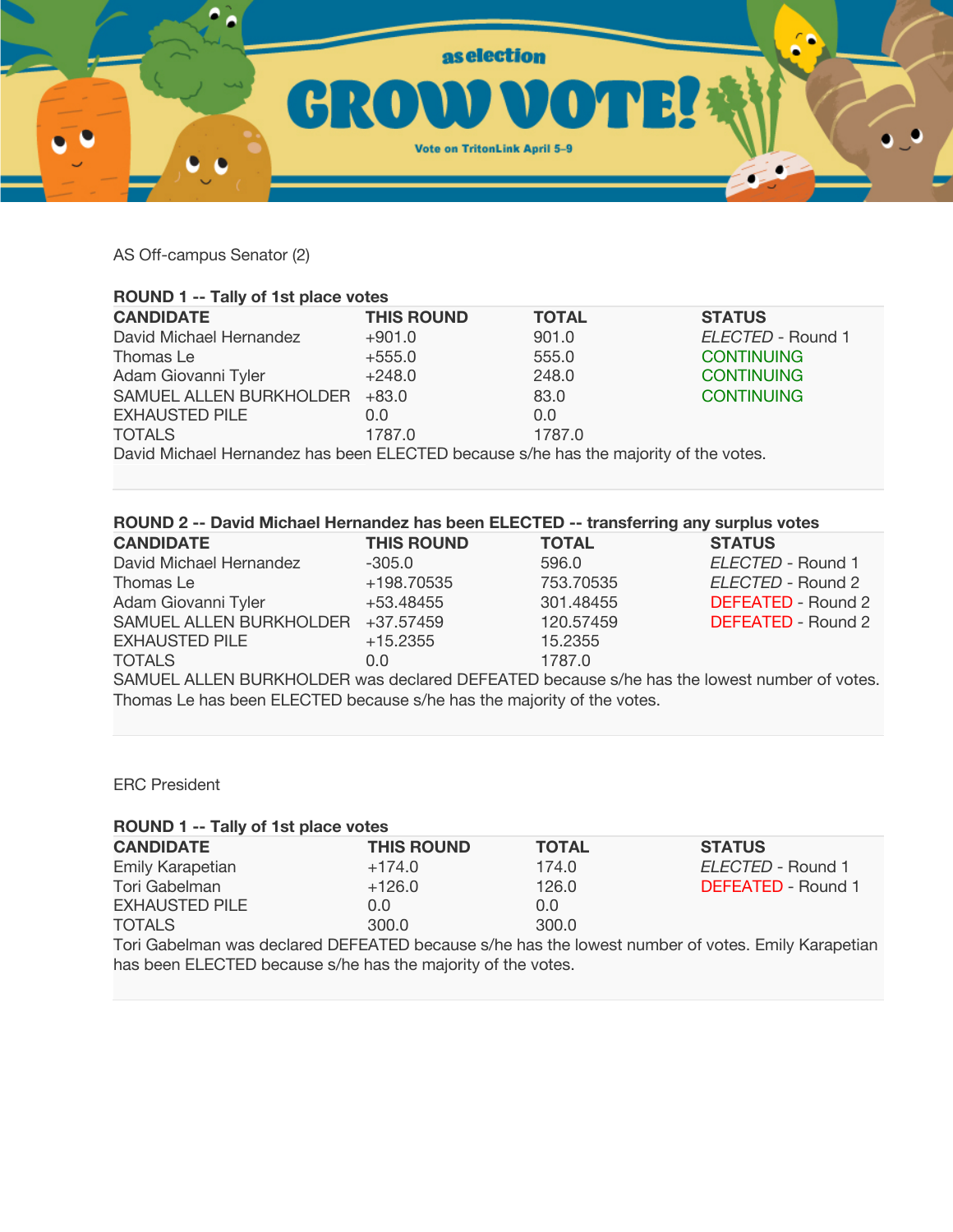

Revelle AS Senator (2)

| <b>CANDIDATE</b>                                                        | <b>THIS ROUND</b> | <b>TOTAL</b> | <b>STATUS</b>     |
|-------------------------------------------------------------------------|-------------------|--------------|-------------------|
| <b>RACHEL LAU</b>                                                       | $+164.0$          | 164.0        | ELECTED - Round 1 |
| <b>ALAN GOVIND APTE</b>                                                 | $+72.0$           | 72.0         | <b>CONTINUING</b> |
| <b>SAGE LEANO AMON</b>                                                  | $+39.0$           | 39.0         | <b>CONTINUING</b> |
| <b>EXHAUSTED PILE</b>                                                   | 0.0               | 0.0          |                   |
| <b>TOTALS</b>                                                           | 275.0             | 275.0        |                   |
| RACHEL LAU has been ELECTED because s/he has the majority of the votes. |                   |              |                   |

## **ROUND 2 -- RACHEL LAU has been ELECTED -- transferring any surplus votes**

| <b>CANDIDATE</b>                                                                                                                                                    | <b>THIS ROUND</b> | <b>TOTAL</b> | <b>STATUS</b>             |  |
|---------------------------------------------------------------------------------------------------------------------------------------------------------------------|-------------------|--------------|---------------------------|--|
| <b>RACHEL LAU</b>                                                                                                                                                   | $-72.0$           | 92.0         | ELECTED - Round 1         |  |
| ALAN GOVIND APTE                                                                                                                                                    | $+50.4873$        | 122.4873     | ELECTED - Round 2         |  |
| <b>SAGE LEANO AMON</b>                                                                                                                                              | +17.99982         | 56.99982     | <b>DEFEATED - Round 2</b> |  |
| <b>EXHAUSTED PILE</b>                                                                                                                                               | $+3.51287$        | 3.51287      |                           |  |
| <b>TOTALS</b>                                                                                                                                                       | 0.0               | 275.0        |                           |  |
| SAGE LEANO AMON was declared DEFEATED because s/he has the lowest number of votes. ALAN<br>GOVIND APTE has been ELECTED because s/he has the majority of the votes. |                   |              |                           |  |

Marshall Director of Public Relations

| ROUND 1 -- Tally of 1st place votes                                                       |                   |              |                    |  |  |
|-------------------------------------------------------------------------------------------|-------------------|--------------|--------------------|--|--|
| <b>CANDIDATE</b>                                                                          | <b>THIS ROUND</b> | <b>TOTAL</b> | <b>STATUS</b>      |  |  |
| Rocio I Sanchez                                                                           | $+167.0$          | 167.0        | ELECTED - Round 1  |  |  |
| RANI DAS                                                                                  | $+81.0$           | 81.0         | DEFEATED - Round 1 |  |  |
| DINA KIANIAZAR                                                                            | $+65.0$           | 65.0         | DEFEATED - Round 1 |  |  |
| <b>EXHAUSTED PILE</b>                                                                     | 0.0               | 0.0          |                    |  |  |
| <b>TOTALS</b>                                                                             | 313.0             | 313.0        |                    |  |  |
| DINA KIANIAZAR was declared DEFEATED because s/he has the lowest number of votes. Rocio I |                   |              |                    |  |  |
| Sanchez has been ELECTED because s/he has the majority of the votes.                      |                   |              |                    |  |  |